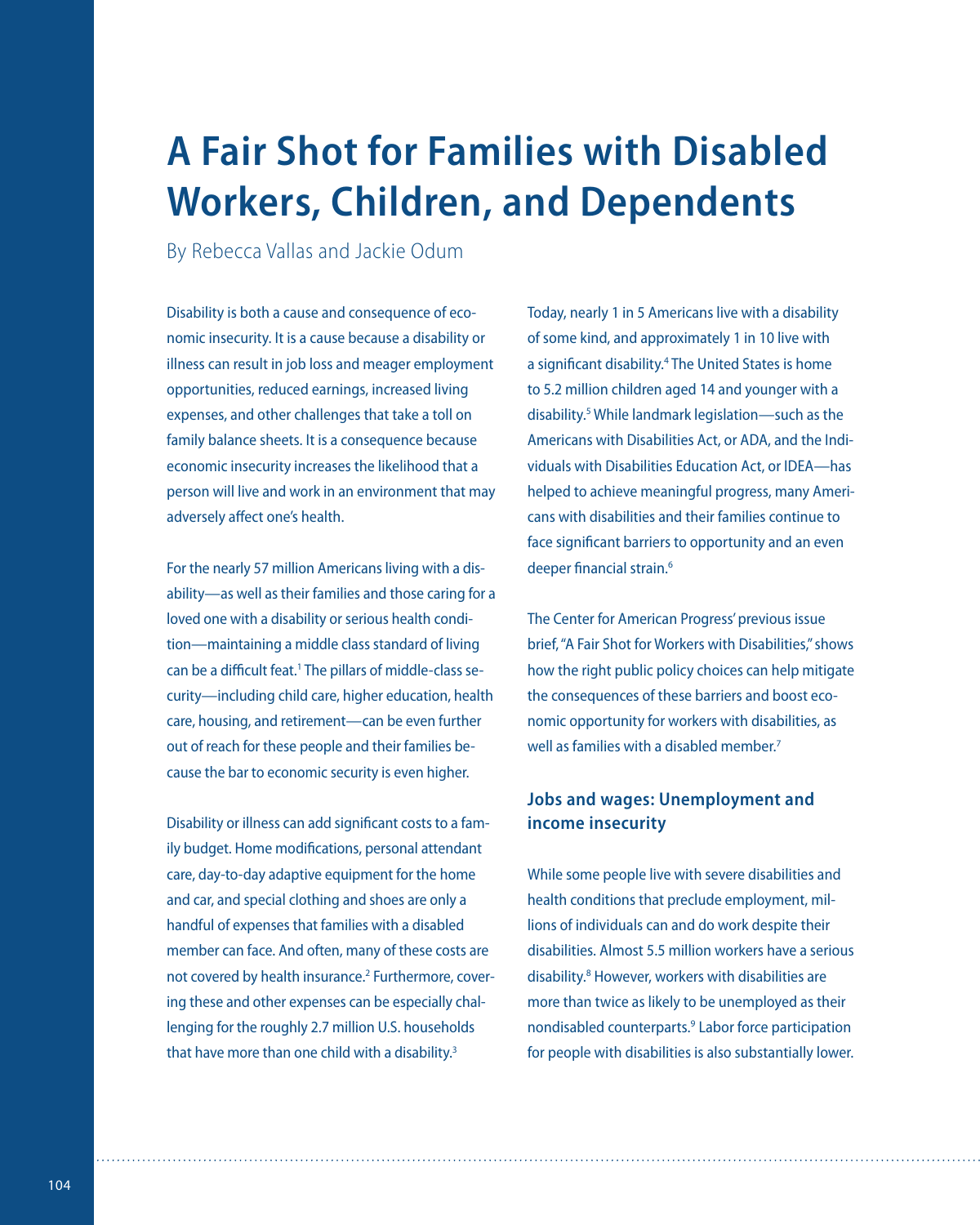Workers with disabilities are also more likely to work in part-time and low-wage jobs, which often provide little-to-no employer sponsored benefits such as health insurance, retirement plans, and paid leave and sick days. Among employed workers with a disability in 2015, 32 percent worked part-time, compared with 18 percent of their nondisabled counterparts.<sup>10</sup>

Workers with disabilities—most of whom want very much to work or to work more than they currently do—face elevated rates of joblessness and economic precarity for several reasons. Even with the tremendous progress made through civil rights legislation such as the ADA, stereotypes and myths endure, and many employers remain reluctant to hire jobseekers with disabilities. Moreover, those who are working often struggle amid lower earnings potential. In 2014, median earnings for a disabled worker were \$21,232—about one-third less than that of the typical worker without a disability.<sup>11</sup> Indeed, workers with disabilities face a steep pay gap, earning only 64 cents on average for every dollar paid to workers without disabilities.<sup>12</sup>

Between higher costs of living and reduced earnings potential, building even modest precautionary savings can be difficult for individuals with disabilities. Additionally, counterproductive asset limits in aid programs can present another barrier to saving. As a result, people with disabilities are nearly twice as

likely to lack even modest emergency savings—with 70 percent reporting that they certainly or probably would not be able to come up with \$2,000 to meet an unexpected expense.<sup>13</sup>

Raising the federal minimum wage to at least \$12—and phasing out the lower subminimum wage—would improve economic security for people with disabilities and their families and help to close the disability pay gap. Additionally, expanding the Earned Income Tax Credit for childless workers would benefit more than 1 million workers with disabilities, who are especially likely to work in low-wage jobs and less likely to have children. Ensuring access to paid leave and paid sick days would be especially beneficial for workers with disabilities who may experience sporadic health flare-ups or need time off for medical appointments. In addition, strengthening the Child Tax Credit would help families shoulder the costs of caring for children with disabilities.<sup>14</sup>

#### **Barriers to affordable, accessible housing**

Safe and stable housing is a cornerstone of family economic security and a prerequisite for employment. Unfortunately, people with disabilities often face significant barriers to securing affordable, accessible housing—particularly those with physical disabilities who may require specific features or accommodations such as hand rails, grab bars, or ramps, as well as those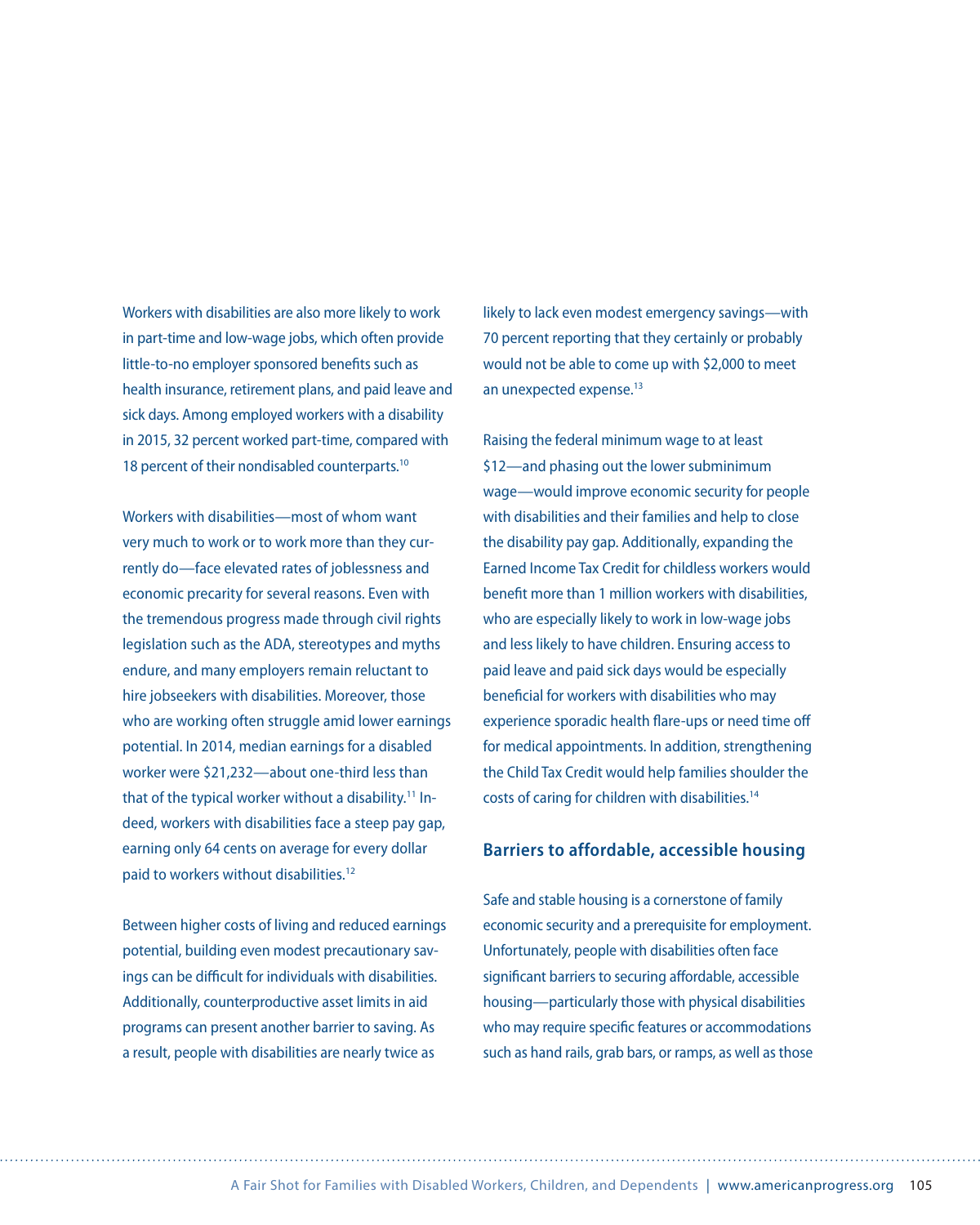with intellectual disabilities who may require specialized living arrangements such as a group home.<sup>15</sup>

Moreover, people with disabilities are especially likely to live in precarious housing situations—that is, under conditions that are either subpar or unaffordable. A 2015 report by the U.S. Department of Housing and Urban Development showed that nonelderly disabled households made up 1.1 million of the 7.7 million U.S. households with worst-case housing needs.<sup>16</sup> Increasing funding to federal, state, and local housing initiatives—including the Section 811 Supportive Housing for Persons with Disabilities program—would go a long way toward ensuring the availability of affordable, accessible housing.<sup>17</sup>

### **Lack of access to needed supports and services**

People with significant disabilities and serious health conditions often require long-term services and supports, or LTSS—such as personal attendant care—in order to work and live independently. These costs are typically not covered by health insurance and are generally unaffordable for all but the highest earners. While private, long-term care insurance may provide partial coverage for some of these services, such insurance is often too costly for most families to afford, or it provides insufficient coverage to meet particular needs. As a result, the only option within reach for adequate LTSS for many people with disabilities is Medicaid.

While some states have expanded access to LTSS for moderate-income earners through Medicaid buy-in programs, many maintain restrictive financial eligibility requirements that limit coverage to individuals with very low incomes and limited resources. Additionally, variation in state eligibility rules and services can make it impossible for workers to move across state lines for employment opportunities.<sup>18</sup>

Additionally, the federal-state vocational rehabilitation program—which assists people with disabilities in preparing for, obtaining, and remaining at work—has long been underfunded, leading to both lengthy waiting lists and delays in receiving services in many states.<sup>19</sup>

Expanding Medicaid—as 19 states continue to refuse to do—would increase access to preventive care, helping to break the link between economic insecurity and poor health. And ensuring access to LTSS for workers with disabilities through a national Medicaid buy-in program with generous income and asset limits would remove a major barrier for individuals with disabilities and their families who are struggling to achieve or maintain economic security. Additionally, adequate funding for the vocational rehabilitation system is needed to ensure that all eligible individuals are able to access services when they need them.

## **Early childhood: Lack of access to high-quality, inclusive early childhood programs**

Securing affordable, high-quality child care can be especially challenging for parents raising children with disabilities. Recent estimates show that about 1 in 6 U.S. children between the ages of 3 and 17 have at least one developmental disability.<sup>20</sup> Among young children aged 2 to 8, 15.4 percent had at least one diagnosed mental, behavioral, or developmental disorder.<sup>21</sup> And while the ADA prohibits child care providers from categorically turning away children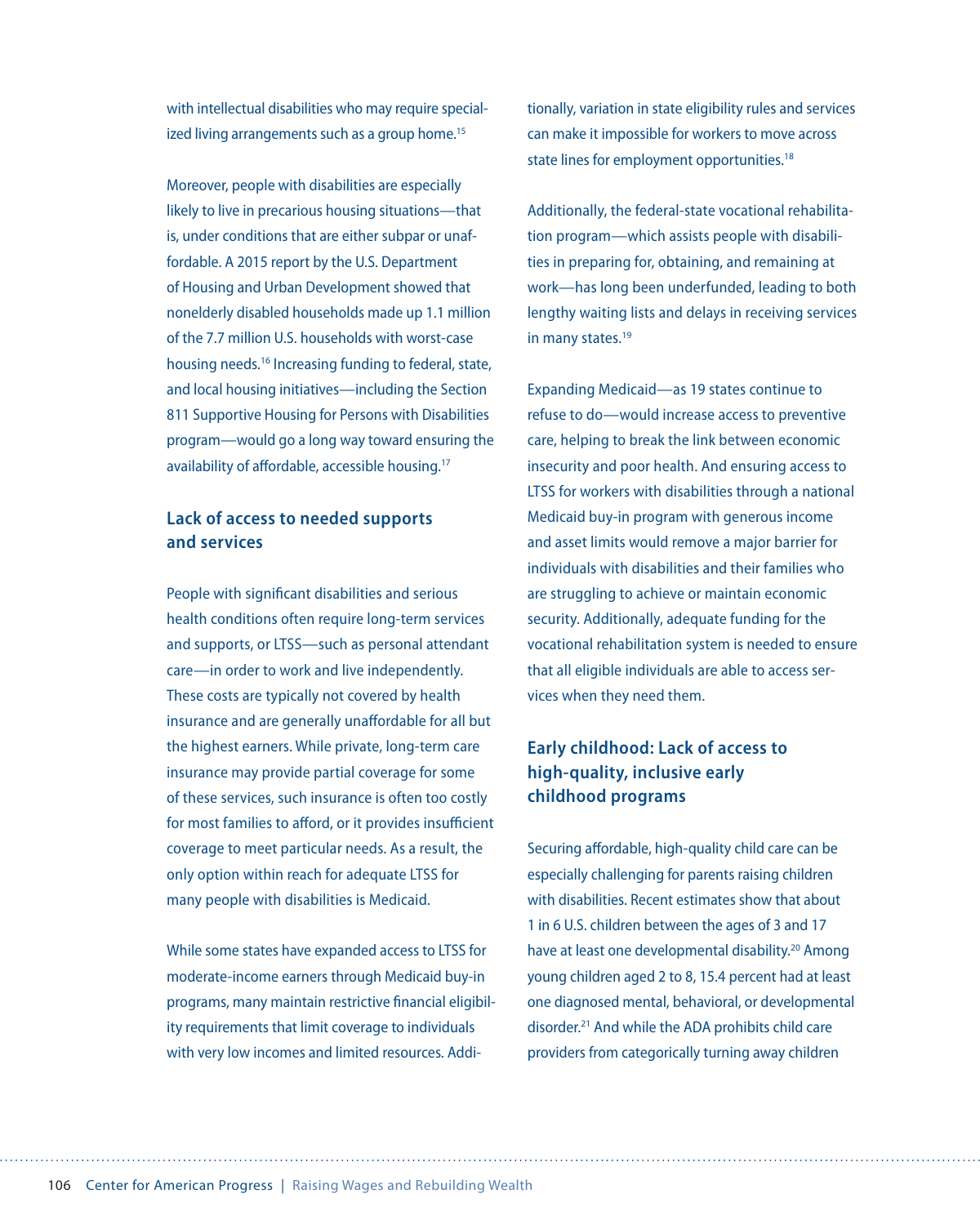with disabilities, child care providers may still lawfully outright decline to serve children with disabilities on an individual case-by-case basis if such necessary accommodations would impose a "fundamental alteration or undue burden" on the center's program.<sup>22</sup> As a result, many families continue to be refused service because of their child's disability.<sup>23</sup>

In addition to notable cost barriers, high-quality early childhood programs that offer meaningful inclusion—that is, programs that include children with disabilities together with their nondisabled peers can be incredibly difficult to find. Inclusion in early childhood programs is beneficial to both children

with and without disabilities across a range of developmental keystones.<sup>24</sup> For children with disabilities in particular, inclusion has been linked to greater improvements in both cognitive and communicative development, as well as higher test scores in math and reading.<sup>25</sup> However, barriers to access persist, including a lack of comprehensive services, inadequate expertise among the early childhood workforce, and negative attitudes and stereotypes, among others.<sup>26</sup> Ensuring access to high-quality affordable programs that are inclusive can play a critical role in assuring that children with disabilities reach their full potential while further improving their life chances.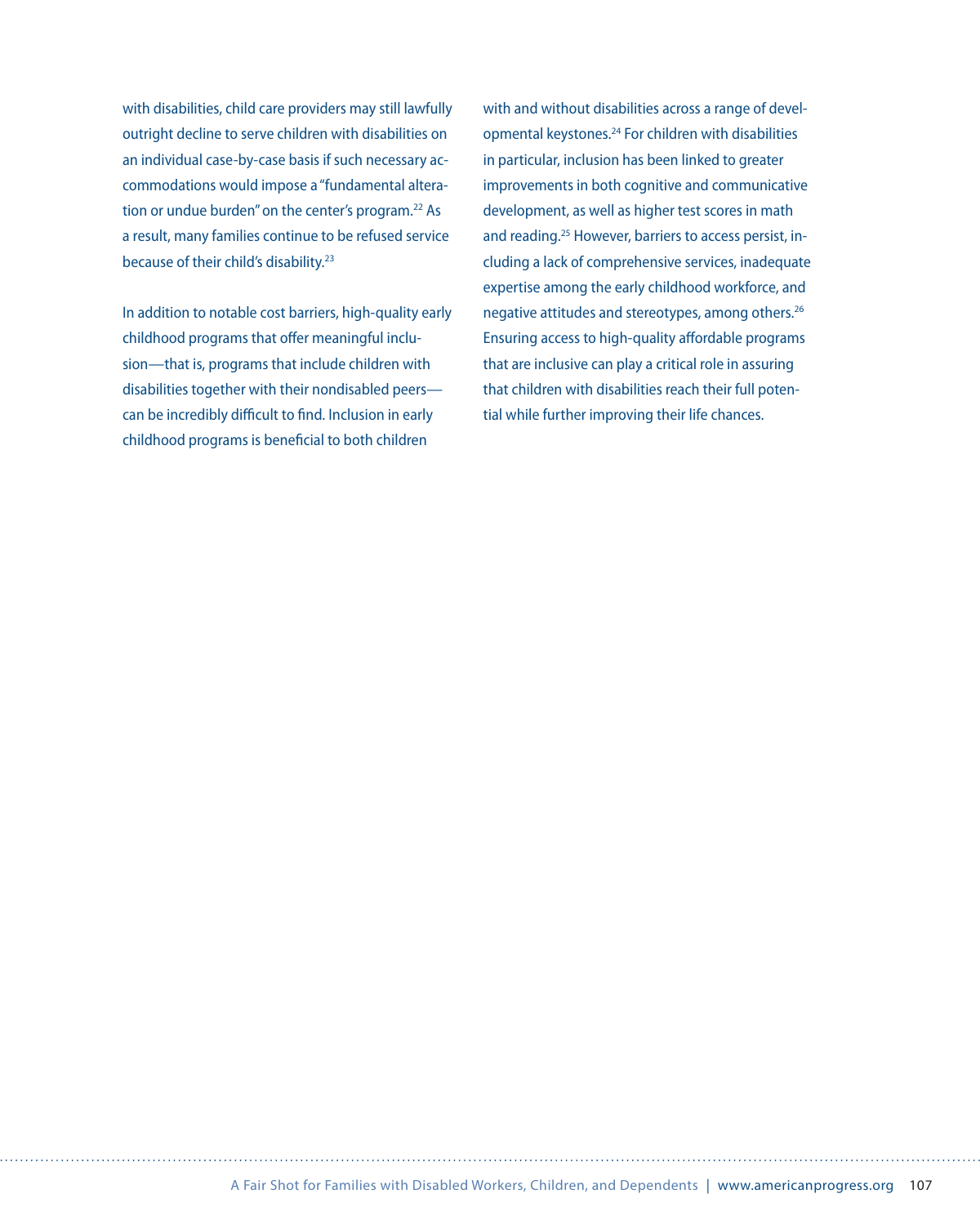#### **Endnotes**

- 1 Matthew W. Brault, "Americans with Disabilities: 2010" (Washington: Bureau of the Census, 2012), available at [www.census.gov/](http://www.census.gov/prod/2012pubs/p70-131.pdf) [prod/2012pubs/p70-131.pdf](http://www.census.gov/prod/2012pubs/p70-131.pdf). Estimates of the prevalence of disability vary depending on the survey and the definition used. For a more detailed explanation on the variation of surveys and definitions, please see Rebecca Vallas, Shawn Fremstad, and Lisa Ekman, "A Fair Shot for Workers with Disabilities" (Washington: Center for American Progress, 2015), available at [https://www.american](https://www.americanprogress.org/issues/poverty/report/2015/01/28/105520/a-fair-shot-for-workers-with-disabilities/)[progress.org/issues/poverty/report/2015/01/28/105520/a-fair](https://www.americanprogress.org/issues/poverty/report/2015/01/28/105520/a-fair-shot-for-workers-with-disabilities/)[shot-for-workers-with-disabilities/.](https://www.americanprogress.org/issues/poverty/report/2015/01/28/105520/a-fair-shot-for-workers-with-disabilities/)
- 2 U.S. Senate Committee on Health, Education, Labor and Pensions, *Fulfilling the Promise: Overcoming Persistent Barriers to Economic Self-Sufficiency for People with Disabilities* (Government Printing Office, 2014), available at [http://www.help.senate.gov/imo/media/doc/](http://www.help.senate.gov/imo/media/doc/HELP%20Committee%20Disability%20and%20Poverty%20Report.pdf) [HELP%20Committee%20Disability%20and%20Poverty%20Report.](http://www.help.senate.gov/imo/media/doc/HELP%20Committee%20Disability%20and%20Poverty%20Report.pdf) [pdf](http://www.help.senate.gov/imo/media/doc/HELP%20Committee%20Disability%20and%20Poverty%20Report.pdf); Peter Large, "Paying for the Additional Costs of Disability." In Gillian Dalley, ed., *Disability and Social Policy* (London: Policy Studies Institute, 1997), available at [http://www.psi.org.uk/site/publica](http://www.psi.org.uk/site/publication_detail/617)[tion\\_detail/617.](http://www.psi.org.uk/site/publication_detail/617)
- 3 Subharati Ghosh and Susan Parish, "Prevalence and economic well-being of families raising multiple children with disabilities," *Children and Youth Services Review* 35 (9) (2013): 1431–1439, available at http://www.sciencedirect.com/science/article/pii/ S0190740913002132.
- 4 Brault, "Americans with Disabilities: 2010."
- 5 Ibid.
- 6 Key legislation and programs include but are not limited to the Americans with Disabilities Act; the Individuals with Disabilities Education Act; the Rehabilitation Act of 1973, Social Security Disability Insurance; Supplemental Security Income; vocational rehabilitation; and Medicaid and the Affordable Care Act. See *ADA Amendments Act of 2008*, Public Law 110–325, 110th Cong., 2d sess. (September 25, 2008). For more information on the Individuals with Disabilities Education Act, or IDEA, please see U.S. Department of Education, "Building the Legacy: IDEA 2004," available at [http://idea.](http://idea.ed.gov/) [ed.gov/](http://idea.ed.gov/) (last accessed April 2016).
- 7 Rebecca Vallas, Shawn Fremstad and Lisa Ekman, "A Fair Shot for Workers with Disabilities" (Washington: Center for American Progress, 2015), available at [https://www.americanprogress.org/](https://www.americanprogress.org/issues/poverty/report/2015/01/28/105520/a-fair-shot-for-workers-with-disabilities/) [issues/poverty/report/2015/01/28/105520/a-fair-shot-for-workers](https://www.americanprogress.org/issues/poverty/report/2015/01/28/105520/a-fair-shot-for-workers-with-disabilities/)[with-disabilities/](https://www.americanprogress.org/issues/poverty/report/2015/01/28/105520/a-fair-shot-for-workers-with-disabilities/). Bureau of Labor Statistics, *Table A-6. Employment status of the civilian population by sex, age, and disability status, not seasonally adjusted* (U.S. Department of Labor, 2016), available at
- 8 http://www.bls.gov/news.release/empsit.t06.htm (last updated August 2016). Ibid; Bureau of Labor Statistics, *Table 1. Employment status of civilian noninstitutional population by disability status and selected characteristics, 2015 annual averages* (U.S. Department of Labor, 2016), available at [http://www.bls.gov/news.release/disabl.](http://www.bls.gov/news.release/disabl.t01.htm) [t01.htm](http://www.bls.gov/news.release/disabl.t01.htm).

9 Ibid.

- 10 Bureau of Labor Statistics, "Person with a Disability: Labor Force Characteristics Summary," available at [http://www.bls.gov/news.](http://www.bls.gov/news.release/disabl.nr0.htm) [release/disabl.nr0.htm](http://www.bls.gov/news.release/disabl.nr0.htm).
- 11 Bureau of the Census, *American Community Survey* (U.S. Department of Commerce, 2014), table B18140, available at [http://](http://factfinder.census.gov/faces/tableservices/jsf/pages/productview.xhtml?src=bkmk) [factfinder.census.gov/faces/tableservices/jsf/pages/productview.](http://factfinder.census.gov/faces/tableservices/jsf/pages/productview.xhtml?src=bkmk) [xhtml?src=bkmk](http://factfinder.census.gov/faces/tableservices/jsf/pages/productview.xhtml?src=bkmk) (last accessed August 2016).
- 12 Michelle Yin, Dahlia Shaewitz, and Mahlet Megra, "An Uneven Playing Field: The Lack of Equal Pay for People with Disabilities" (Washington: American Institutes for Research, 2014), available at [http://www.air.org/sites/default/files/Lack%20of%20Equal%20](http://www.air.org/sites/default/files/Lack%20of%20Equal%20Pay%20for%20People%20with%20Disabilities_Dec%2014.pdf) [Pay%20for%20People%20with%20Disabilities\\_Dec%2014.pdf.](http://www.air.org/sites/default/files/Lack%20of%20Equal%20Pay%20for%20People%20with%20Disabilities_Dec%2014.pdf)
- 13 Nicole E. Conroy and others, "Financial Capability of Adults with Disabilities: Findings from the FINRA Investor Education Foundation 2012 National Financial Capability Study" (Syracuse: Syracuse University and Washington: National Disability Institute, 2014), available at [http://www.realeconomicimpact.org/data/files/re](http://www.realeconomicimpact.org/data/files/reports/ndi_financial_capability_report_july_2014.pdf)[ports/ndi\\_financial\\_capability\\_report\\_july\\_2014.pdf](http://www.realeconomicimpact.org/data/files/reports/ndi_financial_capability_report_july_2014.pdf).
- 14 Rachel West, Melissa Boteach, and Rebecca Vallas, "Harnessing the Child Tax Credit as a Tool to Invest in the Next Generation" (Washington: Center for American Progress, 2015), available at [https://www.americanprogress.org/issues/poverty/re](https://www.americanprogress.org/issues/poverty/report/2015/08/12/118731/harnessing-the-child-tax-credit-as-a-tool-to-invest-in-the-next-generation/)[port/2015/08/12/118731/harnessing-the-child-tax-credit-as-a-tool](https://www.americanprogress.org/issues/poverty/report/2015/08/12/118731/harnessing-the-child-tax-credit-as-a-tool-to-invest-in-the-next-generation/)[to-invest-in-the-next-generation/](https://www.americanprogress.org/issues/poverty/report/2015/08/12/118731/harnessing-the-child-tax-credit-as-a-tool-to-invest-in-the-next-generation/).
- 15 The Arc, "Housing Issues for People with Disabilities," available at [http://www.thearc.org/what-we-do/public-policy/policy-issues/](http://www.thearc.org/what-we-do/public-policy/policy-issues/housing) [housing](http://www.thearc.org/what-we-do/public-policy/policy-issues/housing) (last accessed April 2016).
- 16 According to U.S. Department of Housing and Urban Development, individuals with worst case housing needs are very-low-income renters who do not receive housing assistance and either are paying more than half their monthly incomes in rent or live in substandard housing or both. For more information, see Barry L. Steffen and others, *Worst Case Housing Needs: 2015 Report to Congress* (U.S. Department of Housing and Urban Development, 2015), available at https://www.huduser.gov/portal//Publications/pdf/WorstCase-Needs\_2015.pdf; Kathryn P. Nelson, "The Hidden Housing Crisis: Worst Case Housing Needs Among Adults with Disabilities" (Boston: Technical Assistance Collaborative, 2008), available at http://www. tacinc.org/media/13262/Hidden%20Housing%20Crisis.pdf.
- 17 The nation's two main housing assistance programs—public housing and the Section 8 housing choice voucher program—have helped some people with disabilities secure affordable housing. However, historically, both programs have been underfunded relative to need and have years-long waiting lists.
- 18 Vallas, Fremstad, and Ekman, "A Fair Shot for Workers with Disabilities<sup>"</sup>
- 19 See National Council on Disability, "Topical Brief: Vocational Rehabilitation Funding," March 23, 2010, available at http://www.ncd. gov/publications/2010/03232010-2.
- 20 Centers for Disease Control and Prevention, "Developmental Disabilities: About Us," available at http://www.cdc.gov/ncbddd/developmentaldisabilities/about.html#ref (last accessed April 2016).
- 21 Rebecca Bitsko, Joseph Holbrook, Lara Robinson and others, "Health Care, Family, and Community Factors Associated with Mental, Behavioral, and Developmental Disorders in Early Childhood – United States, 2011-2012," Morbidity and Mortality Weekly Report 65 (9): 221-226, available at http://www.cdc.gov/mmwr/ volumes/65/wr/mm6509a1.htm?s\_cid=mm6509a1\_w#suggestedci tation.
- 22 For more information, please see Child Care Law Center, "Know the law about The Americans with Disabilities Act and Child Care in California" (2012), available at [http://childcarelaw.org/wp-content/](http://childcarelaw.org/wp-content/uploads/2014/06/Know-the-Law-About-The-Americans-with-Disabilities-Act-and-Child-Care.pdf) [uploads/2014/06/Know-the-Law-About-The-Americans-with-](http://childcarelaw.org/wp-content/uploads/2014/06/Know-the-Law-About-The-Americans-with-Disabilities-Act-and-Child-Care.pdf)[Disabilities-Act-and-Child-Care.pdf](http://childcarelaw.org/wp-content/uploads/2014/06/Know-the-Law-About-The-Americans-with-Disabilities-Act-and-Child-Care.pdf).